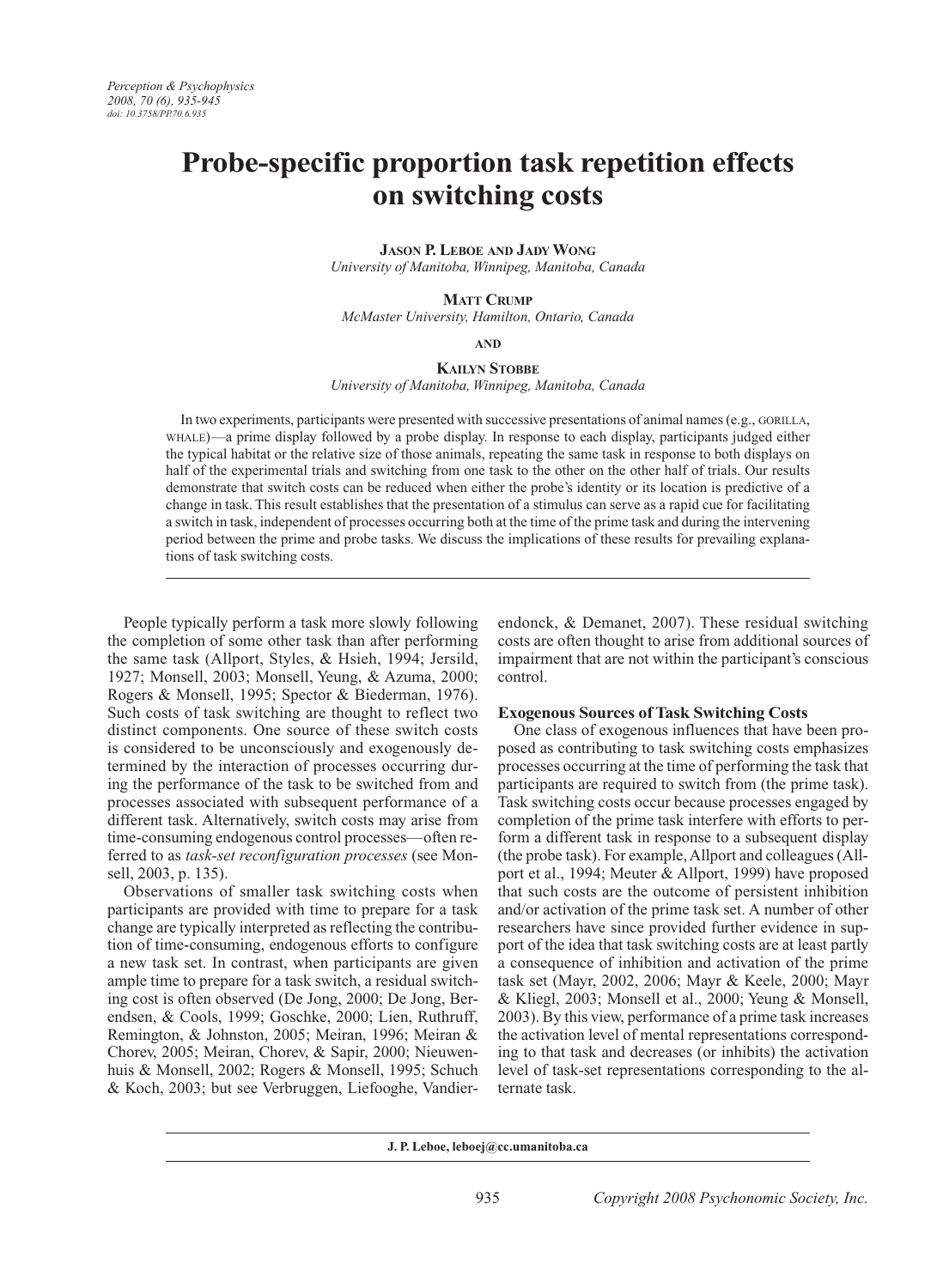Other researchers have focused on the requirement for participants to rely on a task cue to select between two alternative tasks in many studies of task switching (Arrington & Logan, 2004; Logan & Bundesen, 2003, 2004; Mayr & Kliegl, 2003; Monsell & Mizon, 2006). Using this procedure, the prime and probe task cues would naturally be the same on task repetition trials, but would differ on task switch trials. Thus, at least a proportion of task switching costs might occur because presentation of the prime task cue facilitates perception and use of the probe task cue on task repetition trials. When responding to the probe on task switch trials, participants might be slower to respond because it takes them relatively longer to process the probe task cue.

Finally, a number of studies have focused on the role of automatic episodic retrieval processes in giving rise to task switching costs. This approach involves application of well-known memory principles, such as those of encoding specificity (Tulving & Thomson, 1973) and transfer-appropriate processing (Morris, Bransford, & Franks, 1977), to investigations of short-term priming effects (Hommel, 1998, 2004; Hommel, Müsseler, Aschersleben, & Prinz, 2001; Leboe & Milliken, 2004; Leboe, Mondor, & Leboe, 2006; Leboe, Whittlesea, & Milliken, 2005; Milliken, Joordens, Merikle, & Seiffert, 1998; Neill, 1997; Neill & Mathis, 1998). From an episodic retrieval perspective, impaired responding to the probe on task switch trials may occur because presentation of the probe display causes the retrieval of processes and/ or stimulus–response bindings associated with the prime episode. Since the prime task typically requires processes that are not appropriate for generating a correct response to the probe on task switch trials, retrieval of the prime episode interferes with performance of the probe task (Leboe et al., 2005; Rothermund, Wentura, & De Houwer, 2005; Waszak, Hommel, & Allport, 2003, 2004, 2005; Wong & Leboe, in press).

Whether the different exogenous sources of task switching costs described above represent alternative or complementary sources of task switching impairment is unclear. Resolving this issue lies outside our present objectives. Instead, our primary goal was simply to test the limits of exogenous influences on task switching costs. In particular, our emphasis was on processes occurring solely at the time of the probe task that might modulate interference caused by the need to switch from one task to another. For example, Mayr and Bryck (2007) recently demonstrated that task switching costs can depend on incidental features of the probe task, such as the location on the screen in which a task-related stimulus is displayed. In their design, task switching costs were smaller when each of their two tasks were assigned a unique screen location than they were when the two tasks were performed on stimuli presented to the same screen location. In other words, when a location cue was always associated with performance of one task and not the other, the interference associated with switching to that task was reduced in comparison with a condition for which the location of the stimulus display was not uniquely associated with either task. The aim of the present study is to further understand constraints over

the extent to which contextual cues present at the time of probe onset may be used to influence switch costs. In the General Discussion, we will discuss implications of our findings for current theoretical positions on processes mediating task switching interference.

## **The Present Study**

We adapted the experimental strategy for the present study from recent investigations using the Stroop color naming task (Stroop, 1935; see MacLeod, 1991, for a review). These previous studies have demonstrated that the magnitude of Stroop interference can depend on exogenous contextual cues appearing at the time of target onset (Crump, Gong, & Milliken, 2006; Jacoby, Lindsay, & Hessels, 2003; see also Corballis & Gratton, 2003, for a similar manipulation using the flanker task). We were interested in determining whether similar kinds of contextual cues would also be effective in modulating the magnitude of interference that occurs as a consequence of the need to switch from one task to another. This type of demonstration would further establish the prevalence of contextually guided influences across paradigms for studying perception and attention. Moreover, such evidence would help clarify the range with which contextually guided influences can provide control over processes mediating task switching. To further motivate the experimental manipulations employed in the present work, we will now briefly summarize relevant work from the Stroop domain and draw out the analogy between research in the Stroop and task switching literatures.

In a Stroop task (Stroop, 1935), participants identify the ink or font color of a color word (for a review, see MacLeod, 1991). The classic Stroop effect is the observation that responses are slower and less accurate on incongruent trials (e.g., red in BLUE) than on congruent trials (e.g., red in RED). The size of this Stroop effect has been shown to depend on the proportion of congruent items in a block of trials. Specifically, the Stroop effect is larger within blocks of trials that contain a high proportion of congruent items than within blocks of trials that contain a low proportion of congruent items (Logan & Zbrodoff, 1979; Lowe & Mitterer, 1982; Tzelgov, Henik, & Berger, 1992). This *proportion congruency effect* is commonly attributed to the deployment of different word-reading strategies between the high- and low-proportion-congruent blocks of trials (Logan, Zbrodoff, & Williamson, 1984; West & Baylis, 1998; but see also Dishon-Berkovits & Algom, 2000, for an alternative view).

An analogical pattern of findings has been demonstrated in the task switching literature. For example, task switching interference depends on the block-wide probability of receiving a task repetition or task switch trial (Dreisbach, Haider, & Kluwe, 2002; Schneider & Logan, 2006). Specifically, measures of task switching interference are larger when the probability of receiving a task-repeat trial is high than when it is low. This result has received an interpretation similar to that for proportion congruency effects observed with the Stroop task—namely, that differences in the proportion of task switch versus task repetition trials induce participants to explicitly prepare different strategies prior to the onset of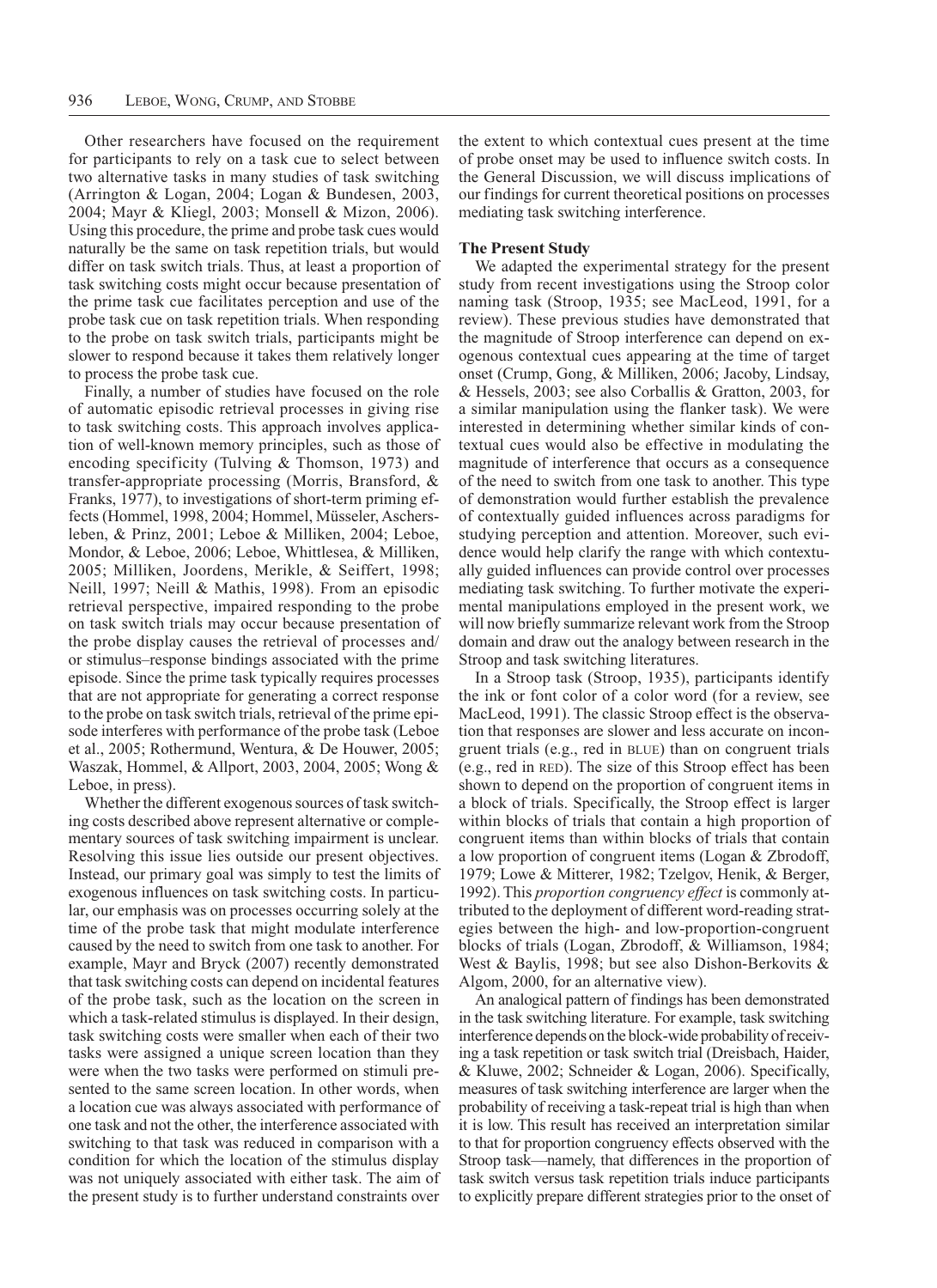the probe display. When the likelihood of task repetition is high, participants likely use the interval between completion of the prime task and the onset of the probe display to prepare repetition of the same task. When the likelihood of task repetition is low, participants likely use the interval between the prime and probe tasks to prepare themselves to perform a task switch. As a result, these proportion task repetition effects on task switching interference are typically attributed to conscious, strategic influences.

More recently, a number of researchers have demonstrated proportion congruency effects on Stroop interference that cannot be attributed to strategic influences. For example, the Stroop effect can be modulated at the time of target onset by the presentation of a contextual cue that is associated with the likelihood of congruency on previous experimental trials (Crump et al., 2006; Crump, Vaquero, & Milliken, 2008; Jacoby et al., 2003). These demonstrations highlight the role of exogenous contextual cues in providing control over processes mediating Stroop interference. The purpose of the present experiments was to further extend the analogy between proportion congruency effects that have been observed using the Stroop procedure and observations of proportion task repetition effects in previous studies of task switching. The objective was to determine whether the same type of exogenous influences that are known to modulate the Stroop effect might also play a role in modulating task switching interference. We explored this analogy across two experiments that map onto two recent experiments reported in the Stroop literature.

First, Jacoby et al. (2003) manipulated the proportion of congruent trials for specific color words, selecting one pair of color words (e.g., YELLOW and GREEN) to appear in a congruent color on 80% of trials, and another pair of color words (e.g., BLUE and RED) to appear in a congruent color on only 20% of trials. Importantly, all of these item types were mixed together in the same blocks of trials. In this way, participants were not able to accurately predict whether the upcoming trial would be congruent or incongruent. Instead, the Stroop item itself served as an exogenous contextual cue for the likelihood that the current item was congruent. The results yielded an item-specific proportion-congruent Stroop effect, demonstrating larger Stroop interference for the high- than for the low-proportion-congruent Stroop items. The first experiment in the present set of studies extended the item-specific proportion-congruent manipulation to a task switching paradigm. Specifically, we were interested in determining whether task switching interference could be modulated by probe items that were associated with the probability of being required to perform a task repetition versus a task switch.

Second, Crump et al. (2006) extended the findings of Jacoby et al. (2003) by demonstrating that an association between color–word congruency and the location of a Stroop item can also influence the degree of Stroop interference observed. In their design, the proportion of congruent trials was manipulated between different location contexts in which items could appear. For example, items appearing above fixation were congruent on 75% of trials, whereas items appearing below fixation were congruent

on only 25% of trials. In this way, the location context which also appeared at the time of target onset—acted as an exogenous contextual cue to the likelihood that the current item was congruent. The results of this experiment yielded a location-specific proportion-congruent Stroop effect, with larger Stroop interference for items appearing in the high- than in the low-proportion-congruent location. Our second experiment extends this location-specific proportion-congruent manipulation into a task switching paradigm. Specifically, we were interested in determining whether task switching costs would depend on an association between the location of a probe stimulus and task cues and the participants' requirement to switch versus repeat the prime task across an experimental session.

# **Experiment 1**

The purpose of Experiment 1 was to determine whether the identity of a target appearing in a probe display would be capable of modulating the cost of task switching through its association with the requirement to switch tasks on previous trials. We chose half of the words from our stimulus set to appear as probes on task repetition trials 75% of the time, and to appear on task switch trials only 25% of the time (mostly task repetition probes). In contrast, the other half of the words appeared as probes on task repetition trials only 25% of the time, and they appeared as probes for task switch trials 75% of the time (mostly task switch probes). To illustrate, supposing the word RABBIT was a high-probability task repetition probe, its appearance as the probe would predict a task repetition on .75 of experimental trials, whereas its appearance would be associated with a task switch on only .25 of trials. In contrast, supposing the word mouse was a low-probability task repetition probe, its appearance as the probe would predict a task repetition on only .25 of experimental trials and a task switch on .75 of experimental trials.

To reiterate, the contribution of this proportion task repetition versus task switch manipulation on task switching interference cannot be due to a preparatory strategy engaged prior to appearance of the probe word. Instead, taking advantage of these contingencies between the identity of the probe, and the likelihood of being required to switch tasks, must follow the appearance of the probe display. Consequently, the observation of any modulation of task switching costs based on the identity of the probe must reflect a relatively automatic influence on task switching costs. Of course, it is possible that this automatic influence contributes to task switching costs by either encouraging or discouraging engagement of a consciously controlled task-set reconfiguration process. In any case, such a modulation of the cost of task switching would demonstrate that a learned association between the need to switch tasks and the probe's identity can rapidly induce either an increase or decrease in the contribution of the prime task to performance of a probe task.

#### **Method**

**Participants**. Fifty students enrolled in an Introduction to Psychology course at the University of Manitoba participated in this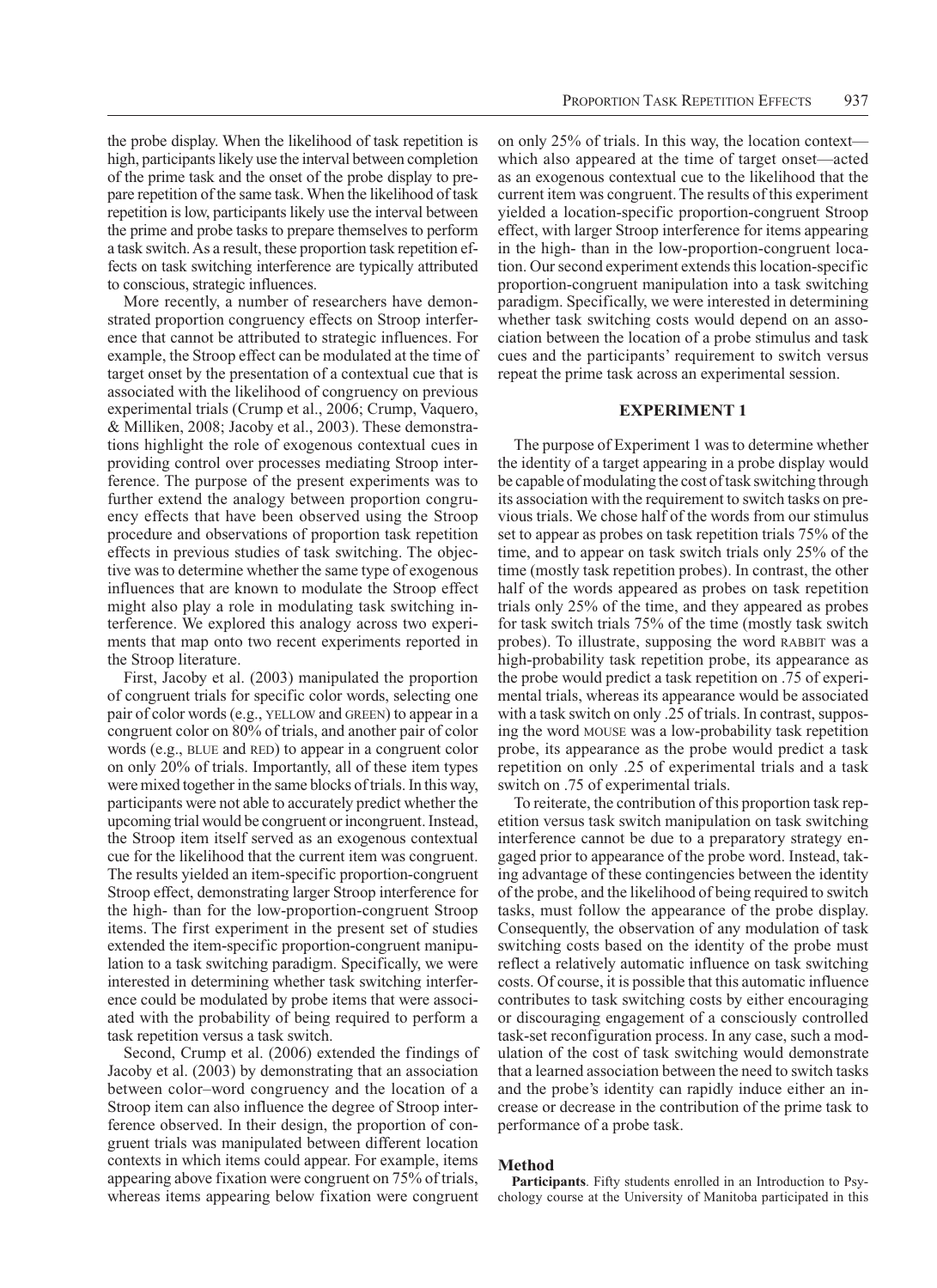study in exchange for course credit. All participants had normal color vision and normal or corrected-to-normal visual acuity.

**Apparatus and Stimuli**. Participants were seated in front of a 15-in. color monitor that was connected to a 486 microcomputer. MEL2 software was used to present stimuli and record the speed and accuracy of participant responses. The stimuli consisted of eight well-known animal names that were chosen so that an equal number of words corresponded to both categories of animal habitat (land vs. sea) and animal size (big vs. small). Specifically, two names represented small sea animals (TROUT and SHRIMP), two represented large sea animals (shark and whale), two represented small land animals (MOUSE and RABBIT), and the remaining two represented big land animals (TIGER and GORILLA). For 29 of the participants, this same set of stimuli provided words for both prime and probe displays. For the remaining 21 participants, these stimuli appeared only as probes, whereas primes consisted of a different set of words corresponding to each possible response (bison, squirrel, octopus, and oyster). A row of symbols appearing above and below the target word cued participants about which task to perform in response to the prime and probe displays. Specifically, the presentation of 5 pound signs (*#####*) above and below either the prime or probe words indicated that a judgment of animal size was required, whereas a row of asterisks (*\*\*\*\*\**) above and below either the prime or probe words indicated that a judgment of animal habitat was required.

**Procedure**. Participants completed 2 practice blocks and 10 experimental blocks, each composed of 32 trials. They were asked to respond to the presentation of each word as quickly and as accurately as possible by pressing buttons on the keyboard corresponding to the keys "v," "b," "n," and "m." In the order of "v," "b," "n," and "m," the response mappings were big animal/land animal/sea animal/small animal. To help participants learn the mapping of keys with designated responses, the keys "v," "b," "n," and "m" were labeled accordingly. Thus, the "v" key was labeled as *B* (big animal), the "b" key was labeled as *L* (land animal), the "n" key was labeled as *SE* (sea animal), and the "m" key was labeled as *SM* (small animal).

Each block began with the appearance of the prompt "Press 'b' to begin" at the center of the screen. After the participant initiated the block by pressing the "b" key, the first trial began with the presentation of a fixation cross "+" at the left-hand side of the computer screen for 500 msec. This fixation cross was then replaced by the prime word and prime task cues at the same location. The prime word and task cues remained on the screen until the participant made a buttonpress, categorizing the animal corresponding to the word as either a land or a sea animal (animal habitat task) or as a big or small animal (animal size task). If the buttonpress was incorrect, the prime display disappeared and the word "Wrong!" appeared on the screen for 500 msec at the same location as the prime word and task cues. If the participant's response was correct, the prime word and task cues disappeared and a fixation cross appeared at the right-hand side of the screen, persisting for 500 msec, followed by presentation of the probe word and task cues. Incorrect responses to the probe task initiated replacement of the probe word and task cues by the word "Wrong!" for 500 msec. Correct responses were followed by the disappearance of the probe display and the onset of a fixation cross appearing at the left-hand side of the screen, signaling the beginning of the next trial.

Prior to each trial, both prime and probe words were drawn randomly from the relevant set of animal names, with the constraint that the two words were never identical. Within each block, the probe task required a judgment of animal size on one half of trials and a judgment of animal habitat on the remaining half of trials. Thus, the probe task required an animal size judgment on 16 trials and an animal habitat judgment on the remaining 16 trials within each block. For both of these sets of trials, the probe task matched the prime task on 8 trials, whereas the prime and probe tasks differed on the remaining 8 trials. Thus, participants were equally likely to perform a task switch versus a task repetition both within blocks and across the experimental session as a whole.

In addition to manipulation of the prime and probe task, we established an association between the identity of probe words and the probability that participants would be required to repeat the same task that they performed in response to the prime display. Words from the original set of eight were divided into two sets. Set A consisted of the words TIGER, SHARK, RABBIT, and TROUT, whereas Set B consisted of the words gorilla, whale, mouse, and shrimp. Within each set, two words corresponded to each of the four possible responses to the two probe tasks: land animal (TIGER, RABBIT), sea animal (SHARK, TROUT), big animal (TIGER, SHARK), and small animal (rabbit, trout). For half of the participants, words in one set were defined as mostly task repetition probes, and words in the other set were defined as mostly task switch probes.

Within blocks—and, therefore, across the experimental session words corresponding to each set appeared in random order and with equal frequency. Moreover, the presentation of a mostly task repetition probe required performance of the same task in response to both the prime and probe display on 75% of trials within each block. The presentation of one of these probes was associated with the requirement to switch tasks on only 25% of trials. In contrast, the presentation of a mostly task switch probe required repetition of the prime task on only 25% of trials, whereas the presentation of one of these probes would be associated with a task switch on 75% of trials. The assignment of each word set to the mostly task repetition and mostly task switch conditions was reversed for the other half of participants. Despite this association between the identity of probes and the likelihood that participants were required to repeat versus switch tasks, the specific word that appeared in the probe display was not predictive of the probe task that participants would be required to perform. Across the experimental session, the appearance of mostly task repetition and mostly task switch probes required a judgment of animal habitat or animal size on an equal number of trials. Trials corresponding to each experimental condition occurred in random order within blocks.

For 29 of the participants, prime words were also drawn from Sets A and B, and, on an equal proportion of trials, participants were required to perform either a land–sea or a big–small judgment in response to the presentation of words drawn from these two sets. We were concerned, however, about the consequences of using the same set of stimuli for presentation as both primes and probes. The primary factor of interest in this experiment was the association between specific probe words and the likelihood that participants would be required to repeat the prime task or switch to a different task. As described below, specific probe words might be associated with task repetition trials 75% of the time, whereas others would be associated with task repetition trials only 25% of the time. Nevertheless, when those same words appeared as primes, performance of the prime task would be a repetition of the preceding probe task about 50% of the time and would require a switch from the preceding probe task on about an equal proportion of instances. Thus, the true probability of being required to perform a task switch given the presentation of a specific word was actually lower than 75% for mostly task repetition probes, and it was actually higher than 25% for mostly task switch probes.

For the remaining 21 participants, words from Sets A and B never appeared in the prime display. Instead, a new set of four words (bison, squirrel, octopus, and oyster) were generated corresponding to every possible combination of animal habitat (land vs. sea) and animal size (big vs. small). The inclusion of this group of participants allowed us to evaluate whether encountering mostly task repetition and mostly task switch probes in the prime display had a significant impact on the effect of task repetition probability on the size of task switching costs. In our subsequent data analysis, whether or not words from Sets A and B also appeared as primes had no impact either in the form of main effects or in interactions with other factors  $(F < 1$ , in all instances). For this reason, we collapsed across these two groups of participants in our discussion of the results in the following section.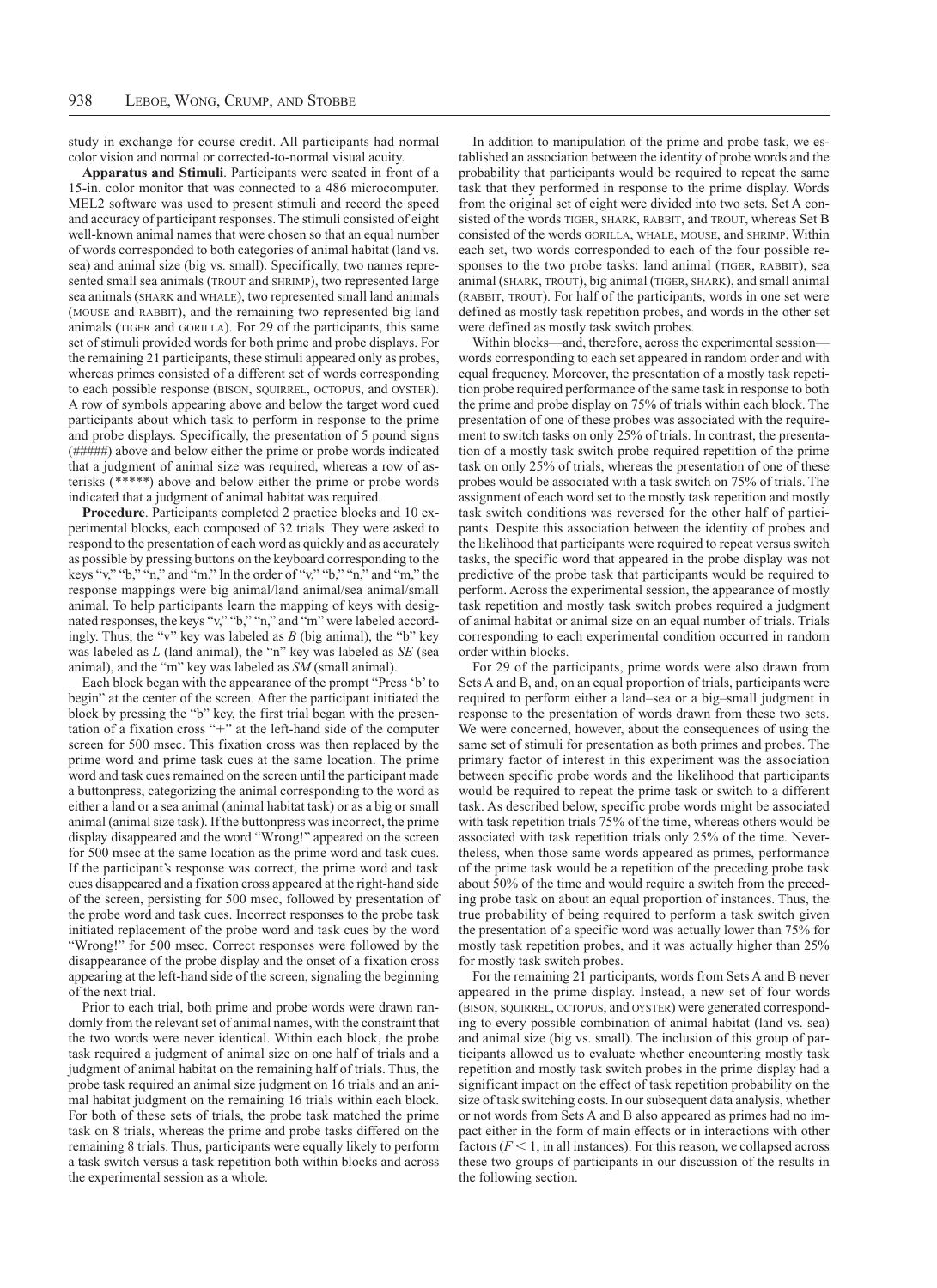# **Results and Discussion**

The speed and accuracy of responses to the prime and probe words were recorded for each trial. The critical dependent variable, however, was the speed and accuracy of response to the probe depending on whether the preceding task was the same or different (task repetition vs. task switch trials) and whether this effect of the prime task depended on the identity of the probe word (mostly task repetition probes vs. mostly task switch probes). The nature of the probe task (animal size vs. animal habitat) also varied across trials. Response times (RTs) that were either less or greater than 3 standard deviations away from the mean (for each participant and within each condition) were discarded as outliers. Across our experiments, this outlier elimination procedure led to the exclusion of less than 3% of RTs from further analysis. In the present experiment and in all subsequent experiments, we also eliminated all trials for which participants responded incorrectly to the prime display. For each condition of Experiment 1, overall mean RTs when participants responded correctly to the probe word and error rates are displayed in Table 1.

We were concerned that our observed costs of task switching might depend on whether response to the prime and probe task required a same versus a different response. Note that switching tasks always required generating a buttonpress response to the probe that differed from the buttonpress response generated to the prime. The keys corresponding to the two categories of animal size differed from the keys corresponding to the two categories of animal habitat. On half of the task repetition trials, however, participants generated the same response to both prime and probe displays. For example, supposing that both prime and probe tasks required animal size judgments, the presentation of a word representing a small animal in both displays (mouse followed by rabbit) would require participants to

#### **Table 1**

**Mean Response Times (RTs, in Milliseconds) and Proportion of Errors (PE) in Experiment 1 As a Function of Probe Task (Animal Size vs. Animal Habitat), Probe Identity (Mostly Task Repetition Probes vs. Mostly Task Switch Probes), and Prime Task (Same vs. Different)**

|                    | Probe Task                           |         |                |         |
|--------------------|--------------------------------------|---------|----------------|---------|
|                    | Animal Size                          |         | Animal Habitat |         |
| Prime Task         | RT                                   | PE      | <b>RT</b>      | PE      |
|                    | <b>Mostly Task Repetition Probes</b> |         |                |         |
| Same               | 929                                  | .021    | 937            | .038    |
| Same response      | 916                                  | .018    | 907            | .033    |
| Different response | 941                                  | .025    | 967            | .043    |
| <b>Different</b>   | 1,163                                | .046    | 1,184          | .062    |
| Switch cost        | $-234$                               | $-.025$ | $-247$         | $-.024$ |
| SE                 | 18.6                                 | .007    | 19.5           | .009    |
|                    | <b>Mostly Task Switch Probes</b>     |         |                |         |
| Same               | 938                                  | .021    | 940            | .029    |
| Same response      | 930                                  | .017    | 909            | .021    |
| Different response | 945                                  | .024    | 972            | .036    |
| <b>Different</b>   | 1,100                                | .036    | 1,203          | .064    |
| Switch cost        | $-162$                               | $-.015$ | $-263$         | $-.035$ |
| SE                 | 18.1                                 | .008    | 19.9           | .008    |

Note—*SE* represents the between-participants standard error of the mean difference between task repetition and task switch trials.

make the same response twice. Consequently, differences in performance between task repetition and task switch trials might simply reflect a response repetition benefit originating from 50% of the task repetition trials. In addition, response repetition trials might be entirely responsible for any modulation of task switching costs that we observe as a function of task repetition probability.

Although we obtained evidence that response repetition generally speeded performance on task repetition trials, neither the observation of task switching costs nor the impact of task switch probability on task switching costs was significantly influenced by this factor. That is, the statistically significant switching costs and significant effects of task switch probability reported in our Results sections were also significant after removing response repetition trials from our analysis. As a result, for the same task conditions, the analyses we report for both of the experiments reported in the present article were based on the average of same response and different response trials. Even so, for the reader's information, the data tables for both experiments separately present the data for same task–same response and same task–different response trials.

After calculating each participant's mean accurate RTs and their proportion of incorrect responses when responding to the probe for each condition, these data were submitted to separate  $2 \times 2 \times 2$  repeated measures ANOVAs, treating task repetition probability (mostly task repetition probes vs. mostly task switch probes), probe task (animal size vs. animal habitat), and prime task (same vs. different) as within-participants factors.

This analysis revealed significant main effects of probe task  $[F(1,49) = 8.48, MS<sub>e</sub> = 13,351.88, p < .005]$  and prime task  $[F(1,49) = 234.33, MS<sub>e</sub> = 21,848.12, p <$ .001]. Participants responded about 33 msec faster when the probe task was animal size than when it was animal habitat (1,033 vs. 1,066 msec) and about 226 msec faster to probe words when the prime and probe tasks were the same than when they differed (937 vs. 1,163 msec). There was also a significant interaction between probe task and prime task  $[F(1,49) = 13.60, MS_e = 5,738.84, p < .001]$ , arising from larger costs of switching from the animal size to the animal habitat task than from the animal habitat task to the animal size task. When the probe task was animal size, probe responses were about 198 msec faster on same-task trials than on different-task trials (934 vs. 1,132 msec)  $[F(1,49) = 153.47, MS<sub>e</sub> = 12,816.08, p <$ .001], whereas when the probe task was animal habitat, probe responses were about 255 msec faster on same-task trials than on different-task trials (939 vs. 1,194 msec)  $[F(1,49) = 218.73, M_s = 14,770.88, p < .001].$ 

The most critical question was whether task repetition probability would contribute to the magnitude of task switching costs. Our analysis revealed a significant threeway interaction between task repetition probability, probe task, and prime task  $[F(1,49) = 9.64, MS_e = 4,930.78,$  $p < .005$ ]. This interaction originated from an effect of task repetition probability on switching costs when the probe task required a judgment of animal size that was not observed when the probe task required a judgment of animal habitat.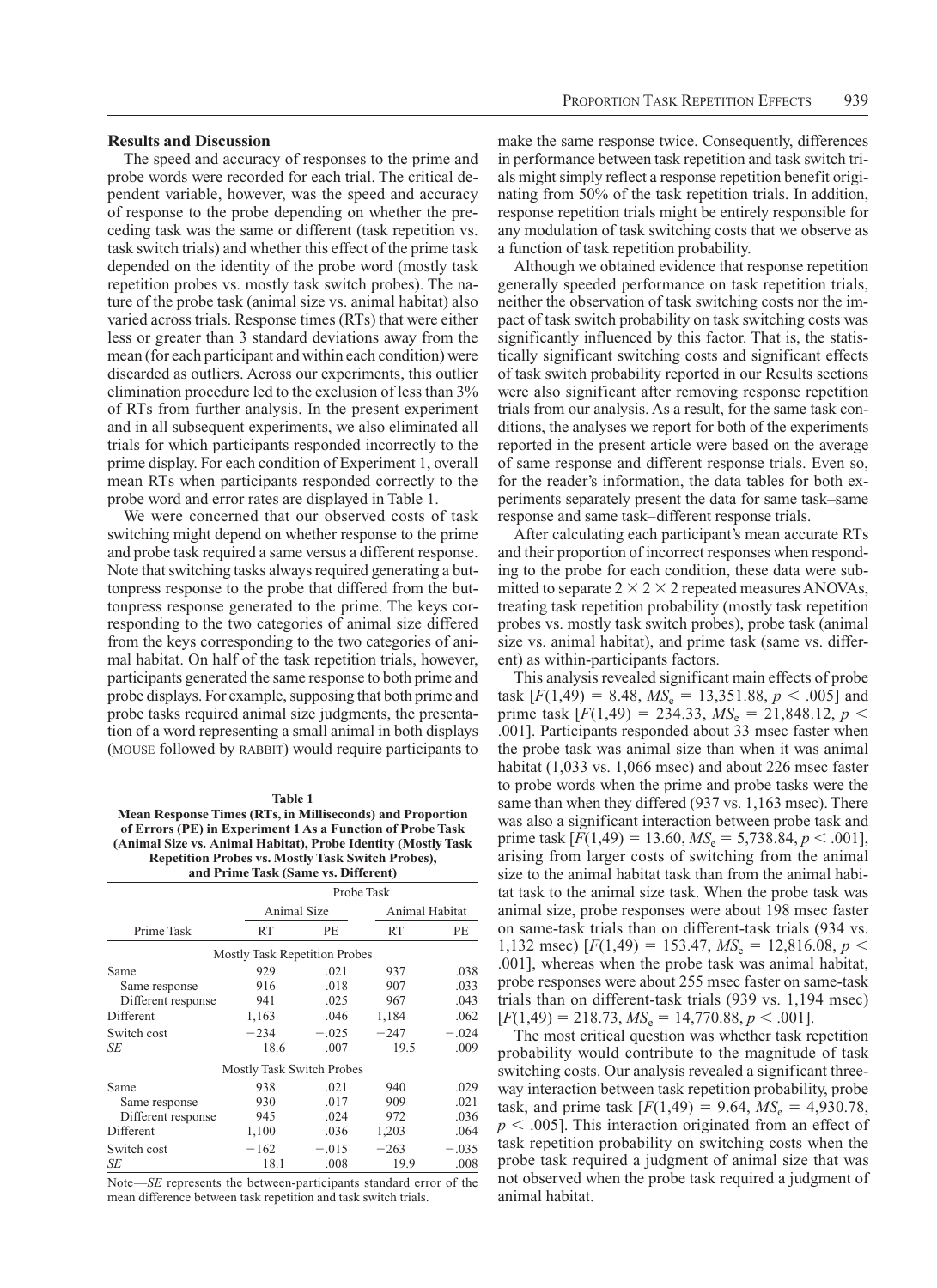When the probe task required an animal size judgment, there was a significant two-way interaction between task repetition probability and prime task  $[F(1,49) = 15.85]$ ,  $MS_e = 4,019.55, p < .001$ . When participants made animal size judgments in response to mostly task repetition probes, performance on task switch trials was 234 msec slower than performance on task repetition trials (1,163 vs. 929 msec)  $[F(1,49) = 159.15, MS<sub>e</sub> = 8,603.64, p <$ .001]. In contrast, when participants made animal habitat judgments in response to mostly task switch probes, performance on task switch trials was only 162 msec slower than performance on task repetition trials (1,100 vs. 938 msec)  $[F(1,49) = 80.33, MS_e = 8,231.99, p < .001]$ . The task repetition probability of probe words had no effect on task switching costs when the probe task was animal habitat (task switch probability  $\times$  prime–task interaction,  $F < 1$ ).

In the analysis of error rates, there was a significant main effect of prime task  $[F(1,49) = 30.51, MS_e = .002,$  $p < .001$ ]: Participants were about 2.5% more likely to make an error on task switch trials than on task repetition trials (.052 vs. .027). There was also a main effect of probe task  $[F(1,49) = 21.33, MS_e = .001, p < .001]$ , with participants making about 1.7% more errors when the probe task required a judgment of animal habitat than when the probe task required an animal size judgment (.048 vs. .031). The analysis of error rates revealed no other significant main effects or interactions.

Thus, a contingency between the identity of the probe and the requirement to repeat versus to switch tasks influenced the cost of task switching in Experiment 1, but only when the probe task required a judgment of animal size. On those trials, the cost of switching was significantly greater when participants responded to mostly task repetition probes than when they responded to mostly task switch probes. When the probe task required a judgment of animal habitat, participants' difficulty in switching tasks was about the same for probes assigned to the mostly task repetition and the mostly task switch conditions. We elaborate on the implications of these findings in the General Discussion.

## **Experiment 2**

As mentioned in our introduction, previous studies have demonstrated that stimulus location is an effective cue for eliciting context-specific proportion-congruency effects in the Stroop color-naming task (Crump et al., 2006), as well as in the Eriksen flanker task (Corballis & Gratton, 2003). Drawing a direct analogy to these experiments, the purpose of Experiment 2 was to determine whether location can also act as an effective cue for the likelihood of being required to repeat a task versus switch to a different one. Experiment 2 employed the same basic design as Experiment 1, except the proportion of task repetition versus task switch trials depended on the location in which the probe display appeared. For example, probe displays appearing above fixation might require repetition of the prime task on 75% of trials (mostly task repetition condition). If so, then probe displays appearing below fixation

would require repetition of the prime task on only 25% of trials (mostly task switch condition).

As was mentioned previously, it is known that task switching costs can be reduced when each task is presented in a task-specific location (Mayr & Bryck, 2007). However, in our design, the location cue was not predictive of either a specific task or a specific response, but was instead only predictive of the more abstract requirement to either repeat the prime task or switch to the alternative task. We conducted Experiment 2 as a means of investigating whether the magnitude of task switching costs observed would partly depend on this association between probe location and the requirement to switch tasks across trials.

#### **Method**

**Participants**. Eighteen students who were enrolled in an Introduction to Psychology course at the University of Manitoba participated in this study in exchange for course credit. All participants had normal color vision and normal or corrected-to-normal visual acuity.

**Apparatus and Stimuli**.The apparatus and stimuli of Experiment 2 were identical to those of Experiment 1.

**Procedure**. The sequence of events occurring on each trial of Experiment 2 was identical to that of Experiment 1, except that the probe word and probe task cues appeared in the top right-hand corner of the screen on half of the trials, whereas it appeared in the bottom right-hand corner of the screen on the other half of trials. The appearance of the probe display in each of these locations occurred randomly across trials. Participants were required to make a judgment of animal size or animal habitat on an equal proportion of trials, whether the probe display appeared to the top or bottom of the screen. However, for 9 of the participants, the appearance of a probe display in the top location required repetition of the prime task on 75% of trials and a task switch on 25% of trials. In contrast, these participants were required to repeat the prime task on only 25% of trials when the probe display was presented to the bottom location. Probes appearing at the bottom location required a switch to the alternative task on the remaining 75% of trials. This association between the probe's location and the requirement to switch tasks was reversed for the remaining 9 participants.

#### **Results and Discussion**

For each condition of Experiment 2, overall mean RTs when participants generated a correct response to the probe task, along with the proportion of incorrect responses to the probe word, are displayed in Table 2.

Each participant's mean accurate RTs and error rates were submitted to separate  $2 \times 2 \times 2$  repeated measures ANOVAs, treating task repetition probability (mostly task repeated location vs. mostly task switch location), probe task (animal size vs. animal habitat), and prime task (same vs. different) as within-participants factors.

In the analysis of RTs, we observed a significant prime task  $\times$  probe location interaction [ $F(1,17) = 6.19$ ,  $MS_e = 2{,}687.32, p < .05$ ], arising from larger costs of task switching when the probe's location was associated with a greater likelihood of repeating the prime task than when the probe's location was predictive of a task switch. When the probe's location was assigned to the mostly task repetition condition, probe RTs on task switch trials were about 201 msec slower than probe RTs on task repetition trials (1,129 vs. 928 msec)  $[F(1,17) = 95.13, MS_e =$ 57,597.95,  $p < .001$ ]. In the mostly task switch condition,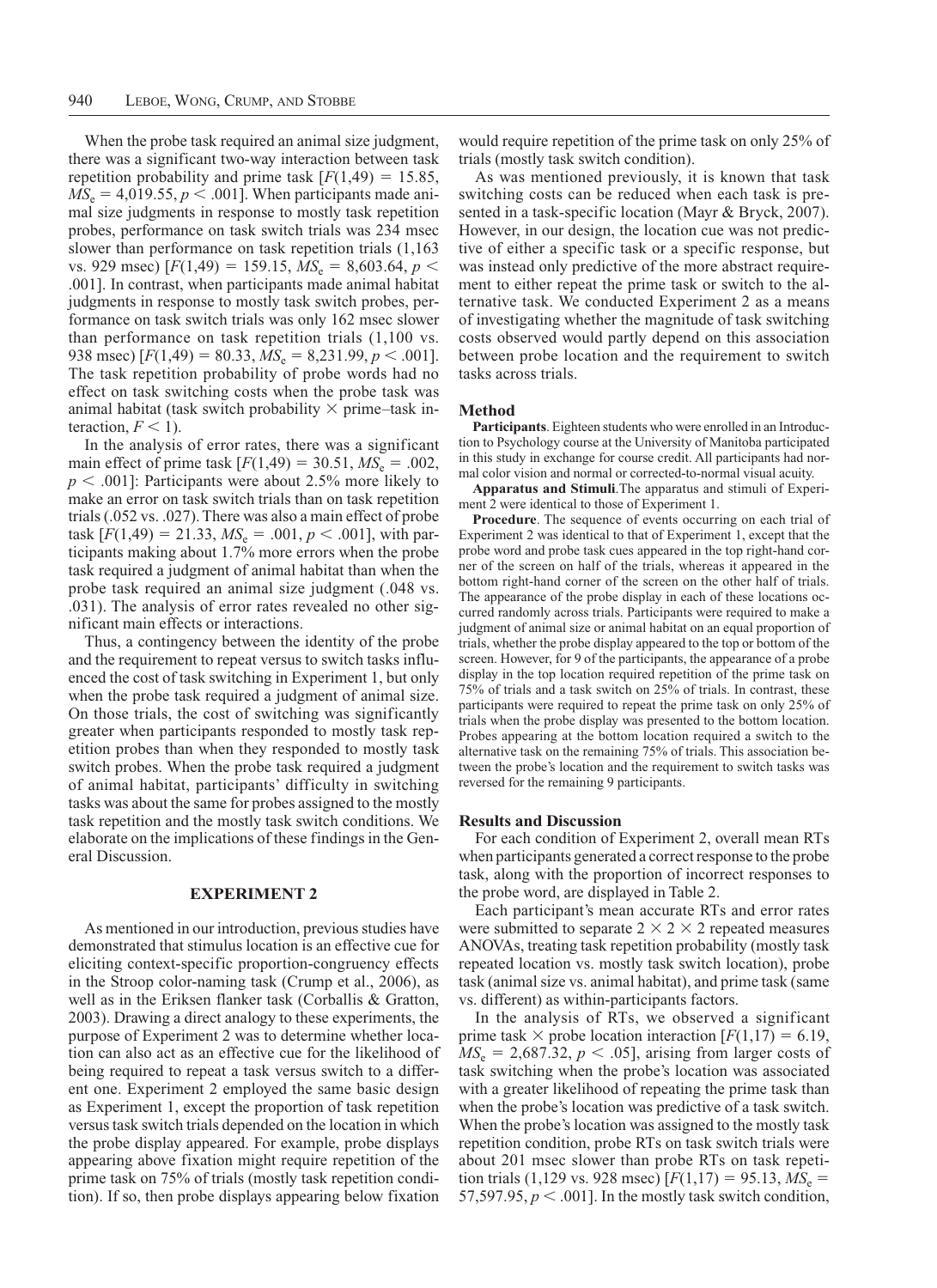#### **Table 2**

**Mean Response Times (RTs, in Milliseconds) and Proportion of Errors (PE) in Experiment 2 As a Function of Probe Task (Animal Size vs. Animal Habitat), Task Switch Probability (Mostly Task Repetition Location vs. Mostly Task Switch Location), and Prime Task (Same vs. Different)**

| Prime Task         | Probe Task                      |         |                |         |
|--------------------|---------------------------------|---------|----------------|---------|
|                    | Animal Size                     |         | Animal Habitat |         |
|                    | RT                              | PE      | RT             | PЕ      |
|                    | Mostly Task Repetition Location |         |                |         |
| Same               | 915                             | .031    | 941            | .046    |
| Same response      | 900                             | .034    | 915            | .039    |
| Different response | 931                             | .029    | 966            | .053    |
| Different          | 1,077                           | .044    | 1,180          | .073    |
| Switch cost        | $-162$                          | $-.013$ | $-239$         | $-.027$ |
| SE                 | 26.3                            | .009    | 33.7           | .017    |
|                    | Mostly Task Switch Location     |         |                |         |
| Same               | 940                             | .026    | 970            | .031    |
| Same response      | 908                             | .019    | 936            | .025    |
| Different response | 971                             | .033    | 1,005          | .036    |
| Different          | 1,056                           | .053    | 1,163          | .064    |
| Switch cost        | $-116$                          | $-.027$ | $-193$         | $-.033$ |
| SE                 | 22.6                            | .011    | 34.2           | .012    |

Note—*SE* represents the between-participants standard error of the mean difference between task repetition and task switch trials.

however, probe RTs on task switch trials were only about 155 msec slower than probe RTs on task repetition trials  $(1,110 \text{ vs. } 955 \text{ msec}) [F(1,17) = 36.79, MS_e = 11,711.81,$  $p < .001$ ].

There was also a significant interaction between probe task and prime task  $[F(1,17) = 6.13, MS_e = 8,791.46, p <$ .05], so that the cost of switching to the animal habitat task was greater than the cost of switching to the animal size task. When the probe task required a judgment of animal habitat, participants were about 216 msec slower on task switch trials than on task repetition trials (1,172 vs. 956 msec)  $[F(1,17) = 48.32, M_s = 17,420.17, p < .001]$ . When the probe task was animal size, participants were only about 139 msec slower on task switch trials than on task repetition trials  $(1,067 \text{ vs. } 928 \text{ msec})$   $[F(1,17) =$ 43.42,  $MS_e = 7,993.73, p < .001$ . We observed no other significant main effects or interactions.

In the analysis of error rates, the only significant effect was a main effect of prime task  $[F(1,17) = 11.23, MS_e =$ .002,  $p < .005$ ]; participants made an error on about 2.2% more task switch trials than task repetition trials (.055 vs. .033). The analysis of error rates produced no other significant main effects or interactions.

As in Experiment 1, switching costs were greater in Experiment 2 when the probe task required a judgment of animal habitat than when it required a judgment of animal size. Even so, unlike the effect of task switch probability on switching costs in Experiment 1, our manipulation of task switch probability based on probe location influenced switching costs independent of the nature of the probe task. If the cost of switching tasks is relatively weak—as it was when our participants switched from the animal habitat to the animal size task—it appears that a contingency between the requirement to switch tasks and either the probe's identity or the probe's location will have an

impact on the magnitude of switching costs. In contrast, when the cost of switching is stronger—such as it was when our participants were required to switch from the animal size to the animal habitat task—only the location of the probe appears capable of modulating the size of switching costs on the basis of its association with the requirement to switch tasks.

We favor an explanation of this difference on the basis of a number of previous studies demonstrating that—as a more primitive stimulus property—location perception occurs more rapidly than the perception of stimulus identity (Grill-Spector, 2003; Johnston & Pashler, 1990; Treisman & Gelade, 1980). This relative ease of accessing stimulus location matters most when the cost of switching tasks is especially potent. In that case, participants' use of a feature of the probe display to predict the requirement to switch tasks must be accessed more rapidly to have any impact on reducing interference from having just performed a different prime task. In contrast, participants may rely on a more slowly accessed feature of the probe display to reduce the negative effect of having just performed a different probe task only when the baseline cost of task switching is somewhat lower.

## **General Discussion**

In two experiments, we demonstrated that the magnitude of task switching costs can depend on whether some feature of the probe display was predictive of a requirement to switch versus repeat the prime task. In Experiment 1, across experimental trials, the identity of the probe word was predictive of either a task repetition or a task switch. The outcome was that the cost of switching tasks was significantly larger for responding to probe words that were most often associated with repetition of the prime task, but only when the probe task required a judgment of animal size.

This finding provided partial evidence that participants can rapidly take advantage of a feature of the probe display as a way to modulate the contribution of the preceding prime event. We presume that, upon onset of the probe display, participants' identification of the probe word provided them with knowledge about the likelihood that they would be required to switch tasks on the basis of their experience with previous trials. When the probe word predicted a task repetition, participants allowed processes associated with the prime task to contribute more to their performance of the probe task, increasing the impairment observed on task switch trials. When the probe word predicted a task switch, however, participants used this association to reduce the contribution of the prime event to their performance of the probe task. The consequence was that the prime task was less of a source of interference on task switch trials, reducing the size of the switch costs we observed.

The association between probe word identity and the probability of task repetition did not contribute to task switching costs when the probe task required a judgment of animal habitat in Experiment 1. We suggest that this asymmetric influence of task repetition probability on the performance of our animal size and animal habitat tasks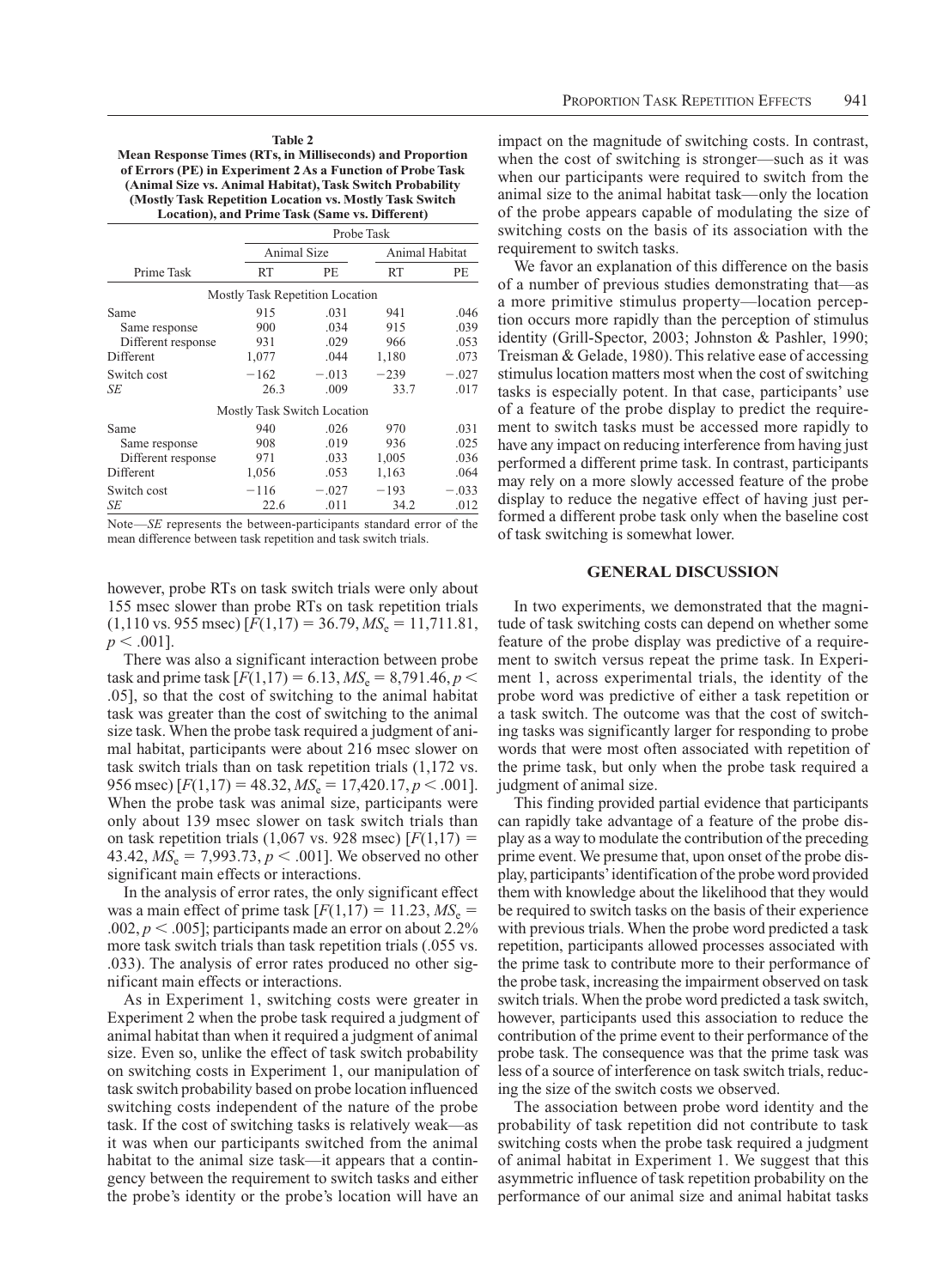reflects a difference in the baseline cost of switching from one of these tasks to the other. Across our experiments, participants had significantly greater difficulty switching from the animal size task to the animal habitat task as compared with when they were required to perform the reverse task switch. Given the more potent source of interference that participants were required to overcome when switching from the animal size to the animal habitat task, we propose that accessing knowledge of the probe word's identity was too time consuming for participants to use probe identity as a basis of modulating the influence of the prime event. The results of our Experiment 2 provided evidence in support of this idea.

In Experiment 2, the probe word and task cues appeared at a location either above or below the location previously occupied by the prime word and task cues. One of the probe locations (top or bottom) predicted the requirement to perform the prime task again in response to the probe display, whereas appearance of the probe in the opposite location was associated with the requirement to switch to the alternate task. In consequence, task switching costs were higher when the probe display appeared in a location that was primarily associated with task repetitions than when the probe display appeared in a location that most frequently involved the requirement to switch tasks. In this case, this modulation of the size of task switching costs was true whether the probe task was animal size or animal habitat. We suggest that participants can access information about probe location with much greater speed than they can access information about probe identity. As a result, regardless of the nature of the task switch required, participants were able to use probe location to modulate the contribution of the prime task to performance of the probe task.

The results of the present study are consistent with an experiment recently described by Mayr and Bryck (2007). In their study, participants identified either the color (red vs. green) or the orientation (horizontal vs. vertical) of a rectangle. In one block of trials, all rectangles appeared to the left, requiring participants to perform both tasks in response to rectangles presented to the same location. In another block of trials, participants always performed the color identification task in response to rectangles presented in one location (e.g., the left), and always performed orientation judgments in response to rectangles presented to the opposite location (e.g., the right). The consequence was that task switching costs were substantially reduced when the location that rectangles appeared in always required participants to perform one task and not the other. Mayr and Bryck argued that participants, in some sense, outsourced control over task performance to contextual properties of the display. In other words, a reduction in switch costs was assumed to occur because the processing of incidental location cues allowed for the rapid reinstatement of task sets associated with those locations.

The present study can be thought of as an extension of this finding. However, there are important differences between our demonstration and that of Mayr and Bryck (2007). Specifically, in our Experiments 1 and 2, features of the probe display (probe identity in Experiment 1 and

probe location in Experiment 2) were not more highly associated with performance of one task as opposed to the other. Instead, the magnitude of task switching costs in our experiments depended on an association between features of the probe display and the likelihood of being required to perform a task repetition versus a task switch. Apparently, processing features of the probe can trigger a somewhat more abstract process involved in controlling the extent to which information in a prime display and/or the processes engaged in during that event guide performance of the probe task. Indeed, as in the Mayr and Bryck study, the results of our Experiments 1 and 2 revealed that people can rapidly use features exclusive to a current stimulus display as a basis for predicting the requirement to switch tasks, revealing an influence on task switching costs that has rarely been the focus of research until quite recently.

# **Consciously Controlled Task-Set Reconfiguration Processes**

Many investigations of task switching costs have emphasized the role of task-set reconfiguration processes that act to reduce task switching costs when the probe task is known and when there is a sufficient time interval between the performance of the prime task and the requirement to perform an alternative task (Dreisbach & Haider, 2006; Dreisbach et al., 2002; Goschke, 2000; Hübner, Dreisbach, Haider, & Kluwe, 2003; Meiran, 1996; Meiran et al., 2000; Monsell et al., 2000; Rogers & Monsell, 1995). Such deliberate engagement of a task-set configuration process cannot account for our observation that task switching costs can depend entirely on features of the probe display. Instead, these influences on the magnitude of task switching costs must reflect a rapid modulation of the contribution of processes occurring during the prime event to performance of the probe task. The present findings implicate an automatic influence on task switching costs rather than a modulation of endogenous taskset configuration processes. In particular, we suggest that participants in our experiments accessed memory representations for their completion of prime and probe tasks on previous trials. These previous experiences contained knowledge about the circumstances in which processes engaged during the prime event tend to be helpful and when they tend not to be helpful. In turn, this knowledge guided the degree that performance of the preceding prime task contributed to performance of the present probe task.

In our introduction, we described the types of exogenous influences that theorists have identified as being the most likely sources of impairment in task switching experiments. Specifically, we identified task-set activation/ inhibition, task-cue priming, and episodic retrieval processes as potential exogenous sources of task switching costs. With our procedure, we can rule out a contribution of task-cue priming effects. The associations we created between probe display features and the requirement for participants to switch tasks were perfectly orthogonal to whether the prime and probe task cues were the same or different. Consequently, in the following sections, we will discuss the implications of our results for the remaining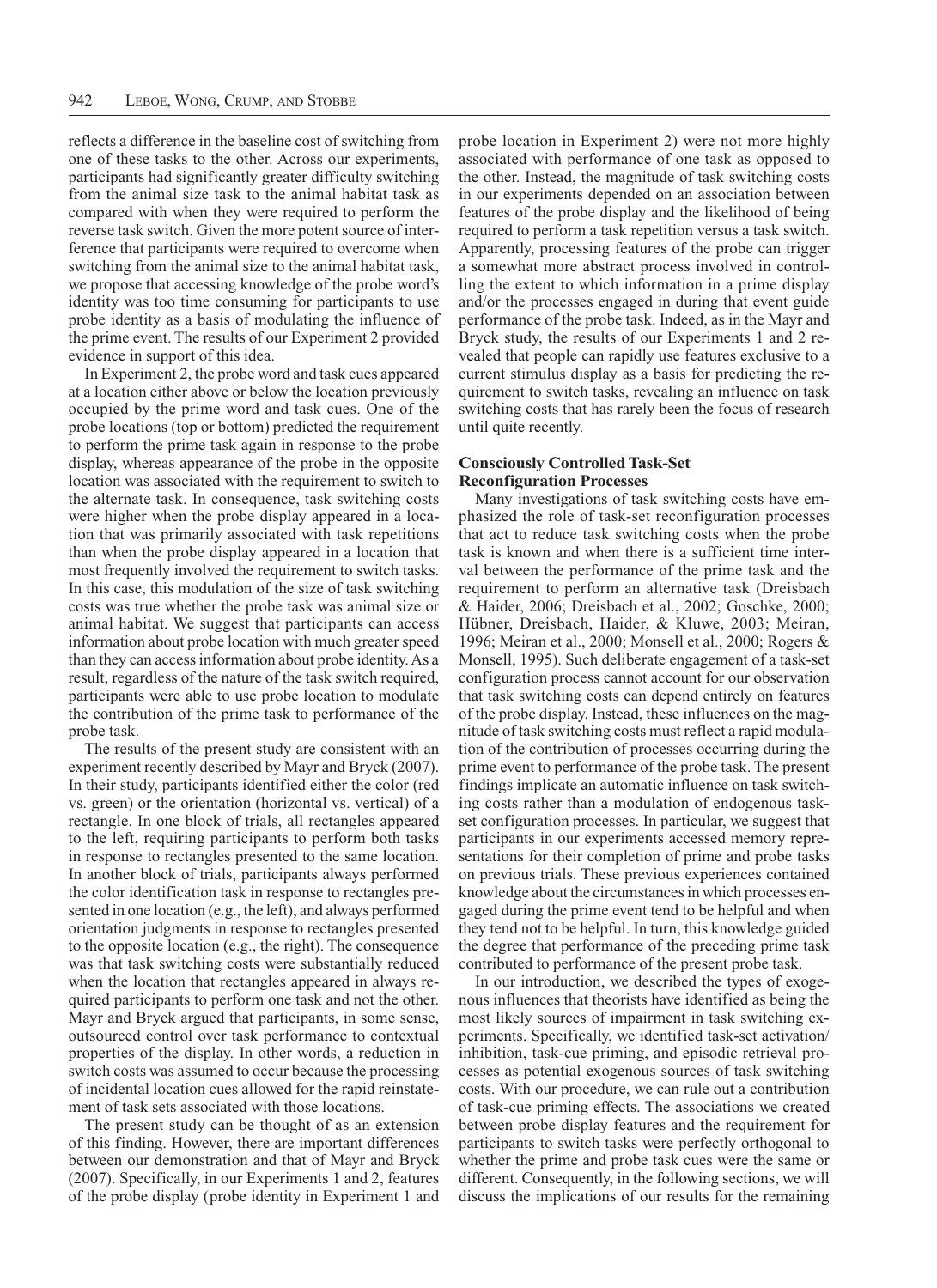two approaches. Both of these approaches offer clues as to how knowledge acquired on previous trials could allow participants to rapidly modulate the contribution of the prime event during their performance of the probe task.

# **Implications for Task-Set Activation/Inhibition Influences on Task Switching Costs**

A number of researchers have suggested that task switching costs arise from the combined influence of activation of the prime task set and inhibition of the task set associated with the probe task at the time of the prime event (Allport et al., 1994; Mayr, 2002; Meuter & Allport, 1999; Monsell et al., 2000; Yeung & Monsell, 2003). From this perspective, task switching costs provide a measure of the length of time it takes participants to overcome either prior interference from a previously activated task set or prior inhibition of the task set that must be engaged in order to correctly respond to the probe display. Our observation that probe identity and probe location can modulate the size of task switching costs represents an influence that is independent of the amount of task-set activation and inhibition that occurs at the time of the prime event.

To accommodate our results, adoption of a task-set activation/inhibition approach to task switch costs must allow for participants to rapidly modify the activation or inhibition of task-set representations "on the fly" when the probe display appears. Such flexible control over the underlying activation of task-set representations has been proposed elsewhere. For instance, in a recent study, Philipp and Koch (2006) manipulated whether or not task repetition could occur in a procedure designed to measure set alternation costs.

In the critical trials of experiments used for measuring set alternation costs (see also Arbuthnott & Woodward, 2002; Mayr, 2002; Mayr & Keele, 2000; Schuch & Koch, 2003), participants perform two different tasks in response to successive displays. In response to a third event (the probe task), participants would be required to perform the first task again or some other task that differs from the preceding two tasks. The typical finding in these studies is that, in comparison with no alternation trials in which participants perform three different tasks in succession, performance of the probe task is significantly slower when that task is the same as Task 1 (often referred to as *set alternation* trials). This result is frequently interpreted as being an instance of backward inhibition, in that participants must inhibit the task set associated with their response to the first display to facilitate their performance of a different task in response to the second display. As a consequence of this backward task-set inhibition, participants are impaired in their performance of T1 in response to the third display. Using this procedure, Philipp and Koch (2006) observed a reduction in the set alternation cost when it was possible for task repetitions to occur across an experimental session or within blocks of trials within an experimental session. In explaining these results, they suggested that participants modify the balance of activation and inhibition of a recently performed task set, depending on their likelihood of being required to perform the same task in response to the following display.

Note, however, that participants' imposition of a general, experiment-wide adjustment in the activation/inhibition of task-set representations cannot account for the results of the present study. In Experiment 1, the identity of the probe varied randomly across trials, as did the location of the probe display in Experiment 2. Thus, if probe-specific task switching costs reflect variations in the degree of activation or inhibition that participants apply to task-set representations, then these adjustments must rapidly occur after initiation of the probe event. Following a suggestion by Koch (2001), perhaps the pattern of switching costs observed in our study reflects the relative activation of our two alternative task sets and that the magnitude of switching costs depends on how much the irrelevant task must be inhibited before the relevant task can be performed. That is, a probe display that predicts the need to repeat the prime task might cause increased activation of the prime task set. The outcome would be enhanced performance on task repetition trials and particularly impaired performance on task switch trials. Conversely, a probe display that predicts the need to switch tasks might cause inhibition of the prime task set, contributing a source of impairment to performance on task repetition trials and a source of facilitation to performance on task switch trials.

# **Implications for Episodic Retrieval Influences on Task Switching Costs**

Our observation that the magnitude of impairment on task switch trials can depend on processes exclusive to the probe event is quite consistent with episodic retrieval approaches to task switching costs in particular (Allport & Wylie, 2000; Leboe et al., 2005; Rothermund et al., 2005; Waszak et al., 2003, 2004, 2005; Wong & Leboe, in press; Wylie & Allport, 2000), and to immediate priming effects, more generally (Bodner & Masson, 1997, 2001; Hommel, 1998, 2004; Hommel et al., 2001; Joordens & Becker, 1997; Leboe et al., 2006; Leboe et al., 2005; Masson & Bodner, 2003; Milliken et al., 1998; Neill, 1997; Neill & Mathis, 1998; Ratcliff & McKoon, 1988; Tenpenny, 1995; Whittlesea & Jacoby, 1990). As it applies to the domain of task switching, impairment on task switch trials might originate from the retrieval of an episodic representation for the prime event at the time of the appearance of the probe display. Retrieval of the prime episode engages cognitive operations and/or responses associated with the prime event that are not appropriate for performance of a different probe task. The patterns of task switching costs observed in the present study are consistent with this theoretical perspective. For example, when the task is to judge an animal's habitat, the retrieval of processes associated with having just made an animal size judgment effectively leads people astray from their current goal.

Adopting an episodic retrieval approach to task switching costs, our experiments offer the possibility of a higher level of influence on the retrieval of processes engaged during the prime episode. They demonstrate that the degree of interference that occurs on task switch trials (or the amount of facilitation occurring on task repetition trials) can depend on a previously established contingency between an attribute of the probe display and the require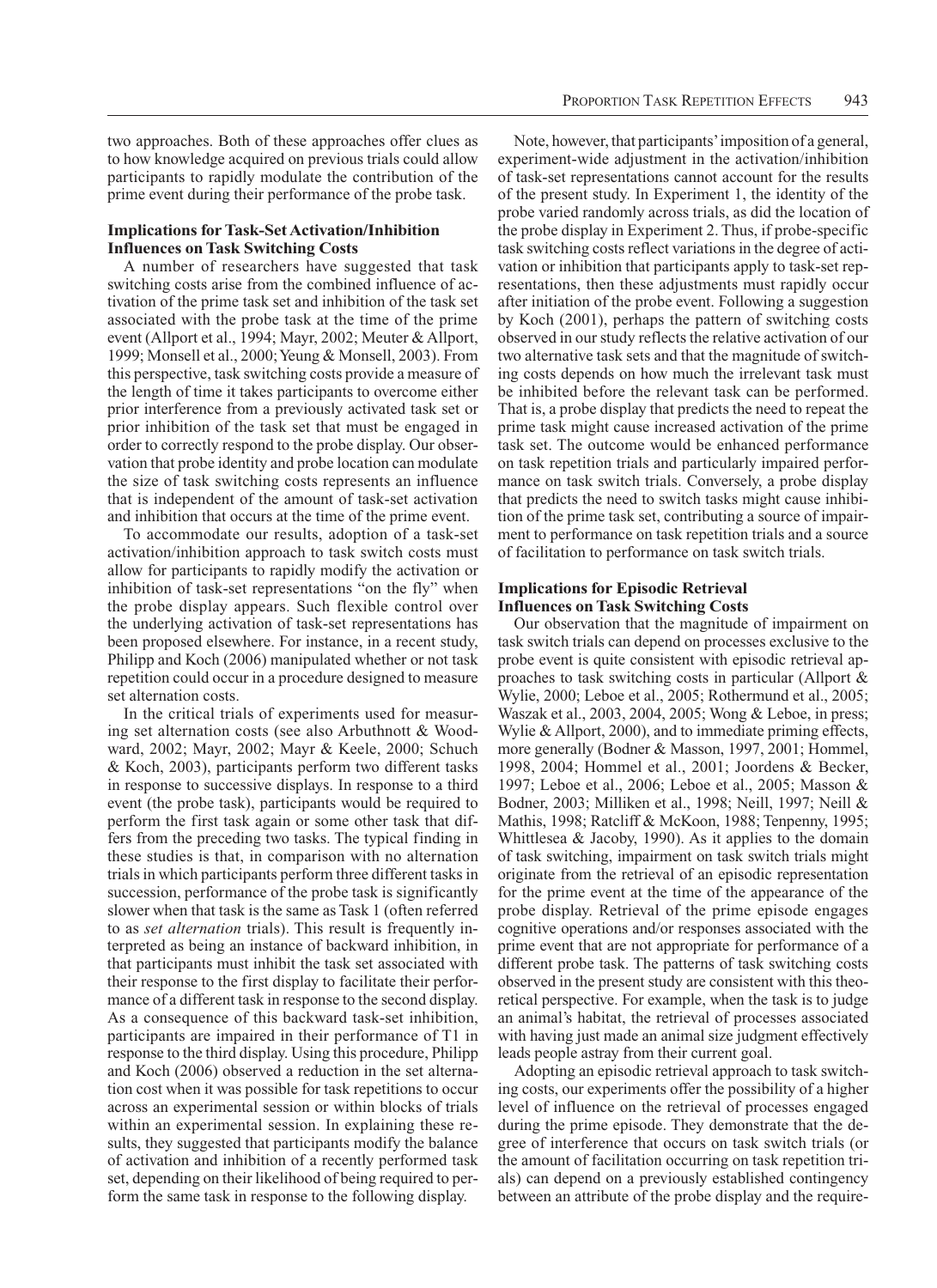ment to repeat versus switch tasks. That is, when the probe display appears, our experiments provide a demonstration that memory representations generated during preceding experimental trials may themselves be capable of either promoting or discouraging the retrieval of processes associated with the prime task.

#### **Author Note**

This research was supported by grants to J.P.L. from the Natural Sciences and Engineering Research Council of Canada (NSERC), the Canadian Foundation for Innovation, and the Manitoba Research and Innovations Fund. We thank Erik Altmann, Dale Dagenbach, Ulrich Mayr, and an anonymous reviewer for their thoughtful comments on an earlier version of the manuscript. Address correspondence to J. P. Leboe, Department of Psychology, University of Manitoba, Winnipeg, MB, R3T 2N2 Canada (e-mail: leboej@cc.umanitoba.ca).

#### **References**

- Allport, D. A., Styles, E. A., & Hsieh, S. (1994). Shifting intentional set: Exploring the dynamic control of tasks. In C. Umiltà & M. Moscovitch (Eds.), *Attention and performance XV: Conscious and nonconscious information processing* (pp. 421-452). Cambridge, MA: MIT Press.
- Allport, [D.] A., & Wylie, G. (2000). Task switching, stimulus– response bindings, and negative priming. In S. Monsell & J. Driver (Eds.), *Control of cognitive processes: Attention and performance XVIII* (pp. 35-70). Cambridge, MA: MIT Press.
- ARBUTHNOTT, K. D., & WOODWARD, T. S. (2002). The influence of cuetask association and location on switch cost and alternating-switch cost. *Canadian Journal of Experimental Psychology*, **56**, 18-29.
- Arrington, C. M., & Logan, G. D. (2004). Episodic and semantic components of the compound-stimulus strategy in the explicit taskcuing procedure. *Memory & Cognition*, **32**, 965-978.
- BODNER, G. E., & MASSON, M. E. J. (1997). Masked repetition priming of words and nonwords: Evidence for a nonlexical basis for priming. *Journal of Memory & Language*, **37**, 268-293.
- Bodner, G. E., & Masson, M. E. J. (2001). Prime validity affects masked repetition priming: Evidence for an episodic resource account of priming. *Journal of Memory & Language*, **45**, 616-647.
- CORBALLIS, P. M., & GRATTON, G. (2003). Independent control of processing strategies for different locations in the visual field. *Biological Psychology*, **64**, 191-209.
- Crump, M. J. C., Gong, Z., & Milliken, B. (2006). The contextspecific proportion congruent Stroop effect: Location as a contextual cue. *Psychonomic Bulletin & Review*, **13**, 316-321.
- Crump, M. J. C., Vaquero, J. M. M., & Milliken, B. (2008). Contextspecific learning and control: The roles of awareness, task relevance, and relative salience. *Consciousness & Cognition*, **17**, 22-36.
- De Jong, R. (2000). An intention–activation account of residual switch costs. In S. Monsell & J. Driver (Eds.), *Control of cognitive processes: Attention and performance XVIII* (pp. 357-376). Cambridge, MA: MIT Press.
- De Jong, R., Berendsen, E., & Cools, R. (1999). Goal neglect and inhibitory limitations: Dissociable causes of interference effects in conflict situations. *Acta Psychologica*, **101**, 379-394.
- Dishon-Berkovits, M., & Algom, D. (2000). The Stroop effect: It is not the robust phenomenon that you have thought it to be. *Memory & Cognition*, **28**, 1437-1449.
- DREISBACH, G., & HAIDER, H. (2006). Preparatory adjustment of cognitive control in the task switching paradigm. *Psychonomic Bulletin & Review*, **13**, 334-338.
- DREISBACH, G., HAIDER, H., & KLUWE, R. H. (2002). Preparatory processes in the task-switching paradigm: Evidence from the use of probability cues. *Journal of Experimental Psychology: Learning, Memory, & Cognition*, **28**, 468-483.
- Goschke, T. (2000). Intentional reconfiguration and involuntary persistence in task-set switching. In S. Monsell & J. Driver (Eds.), *Control of cognitive processes: Attention and performance XVIII* (pp. 331-356). Cambridge, MA: MIT Press.
- Grill-Spector, K. (2003). The neural basis of object perception. *Current Opinion in Neurobiology*, **13**, 159-166.
- Hommel, B. (1998). Event files: Evidence for automatic integration of stimulus–response episodes. *Visual Cognition*, **5**, 183-216.
- HOMMEL, B. (2004). Event files: Feature binding in and across perception and action. *Trends in Cognitive Sciences*, **8**, 494-500.
- Hommel, B., Müsseler, J., Aschersleben, G., & Prinz, W. (2001). The theory of event coding (TEC): A framework for perception and action. *Behavioral & Brain Sciences*, **24**, 849-878.
- Hübner, M., Dreisbach, G., Haider, H., & Kluwe, R. H. (2003). Backward inhibition as a means of sequential task-set control: Evidence for reduction of task competition. *Journal of Experimental Psychology: Learning, Memory, & Cognition*, **29**, 289-297.
- Jacoby, L. L., Lindsay, D. S., & Hessels, S. (2003). Item-specific control of automatic processes: Stroop process dissociations. *Psychonomic Bulletin & Review*, **10**, 638-644.
- JACOBY, L. L., MCELREE, B., & TRAINHAM, T. N. (1999). Automatic influences as accessibility bias in memory and Stroop tasks: Toward a formal model. In D. Gopher & A. Koriat (Eds.), *Attention and performance XVII: Cognitive regulation of performance. Interaction of theory and application* (pp. 461-486). Cambridge, MA: MIT Press.
- Jersild, A. T. (1927). Mental set and shift. *Archives of Psychology*, **14**  (Whole No. 89).
- Johnston, J. C., & Pashler, H. (1990). Close binding of identity and location in visual feature perception. *Journal of Experimental Psychology: Human Perception & Performance*, **16**, 843-856.
- Joordens, S., & Becker, S. (1997). The long and short of semantic priming effects in lexical decision. *Journal of Experimental Psychology: Learning, Memory, & Cognition*, **23**, 1083-1105.
- Koch, I. (2001). Automatic and intentional activation of task sets. *Journal of Experimental Psychology: Learning, Memory, & Cognition*, **27**, 1474-1486.
- Leboe, J. P., & Milliken, B. (2004). Single-prime negative priming in the shape-matching task: Implications for the role of perceptual segmentation processes. *Visual Cognition*, **11**, 603-630.
- LEBOE, J. P., MONDOR, T. A., & LEBOE, L. C. (2006). Feature mismatch effects in auditory negative priming: Interference as dependent on salient aspects of prior episodes. *Perception & Psychophysics*, **68**, 897-910.
- Leboe, J. P., Whittlesea, B. W. A., & Milliken, B. (2005). Selective and nonselective transfer: Positive and negative priming in a multipletask environment. *Journal of Experimental Psychology: Learning, Memory, & Cognition*, **31**, 1001-1029.
- Lien, M.-C., Ruthruff, E., Remington, R. W., & Johnston, J. C. (2005). On the limits of advance preparation for a task switch: Do people prepare all the task some of the time or some of the task all the time? *Journal of Experimental Psychology: Human Perception & Performance*, **31**, 299-315.
- LOGAN, G. D., & BUNDESEN, C. (2003). Clever homunculus: Is there an endogenous act of control in the explicit task-cuing procedure? *Journal of Experimental Psychology: Human Perception & Performance*, **29**, 575-599.
- LOGAN, G. D., & BUNDESEN, C. (2004). Very clever homunculus: Compound stimulus strategies for the explicit task-cuing procedure. *Psychonomic Bulletin & Review*, **11**, 832-840.
- LOGAN, G. D., & ZBRODOFF, N. J. (1979). When it helps to be misled: Facilitative effects of increasing the frequency of conflicting stimuli in a Stroop-like task. *Memory & Cognition*, **7**, 166-174.
- Logan, G. D., Zbrodoff, N. J., & Williamson, J. (1984). Strategies in the color–word Stroop task. *Bulletin of the Psychonomic Society*, **22**, 135-138.
- Lowe, D. G., & MITTERER, J. O. (1982). Selective and divided attention in a Stroop task. *Canadian Journal of Psychology*, **36**, 684-700.
- MACLEOD, C. M. (1991). Half a century of research on the Stroop effect: An integrative review. *Psychological Bulletin*, **109**, 163-203.
- MASSON, M. E. J., & BODNER, G. E. (2003). A retrospective view of masked priming: Toward a unified account of masked and long-term repetition priming. In S. Kinoshita & S. J. Lupker (Eds.), *Masked priming: The state of the art* (pp. 57-94). New York: Psychology Press.
- Mayr, U. (2002). Inhibition of action rules. *Psychonomic Bulletin & Review*, **9**, 93-99.
- Mayr, U. (2006). What matters in the cued task-switching paradigm: Tasks or cues? *Psychonomic Bulletin & Review*, **13**, 794-799.